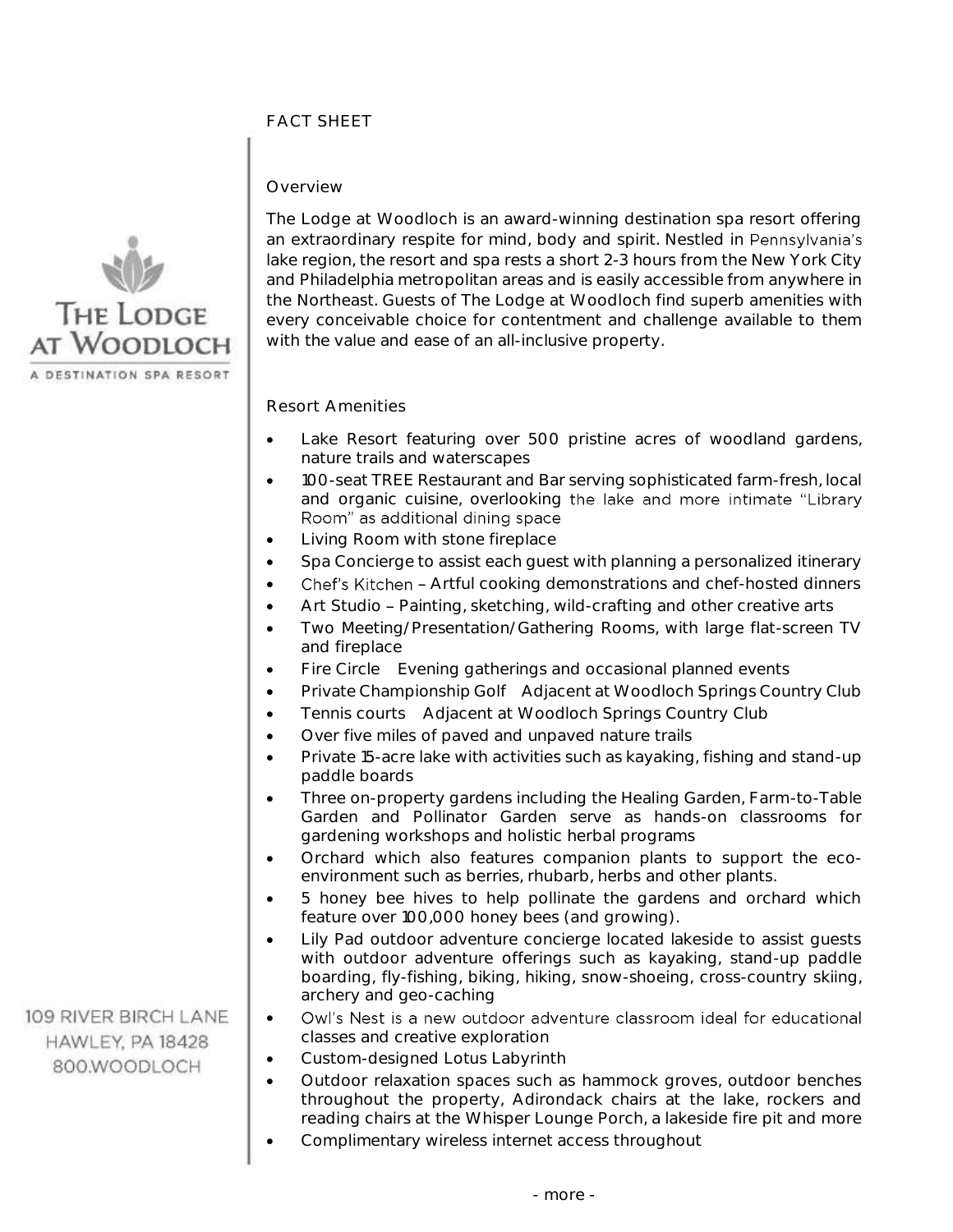Accommodations

- • Guest rooms and suites feature a biophilic design that highlights nature as the design muse
- • 58 guestrooms including forty-eight 400 square-foot Veranda Classic rooms, nine - 500 square-foot Veranda Junior Deluxe rooms and, one - 1,000 square foot One-Bedroom Suites
- Each guestroom features its own private veranda
- Lake or Rock Garden Waterfall views
- Complimentary wireless internet access
- • Granite countertop double sinks with filtered water faucet for complimentary reusable water bottle to help lessen our environmental footprint
- Marble baths with walk-in showers and private water closets
- Flat panel televisions

## Spa Facilities

The newly renovated 40,000 square-foot spa features:

- • 26 treatment rooms, including fourteen massage rooms, six facial rooms, two wet rooms, two couples suites, two treatment combination suites and a FLOAT Therapy Room
- Two lounges for post-treatment relaxation: Whisper- A Silent Sanctuary and *Gather- A Social Suite.* Both are co-ed lounges with cozy fireplaces for relaxing. There is also an outdoor woodland porch with cozy seating
- Newly renovated Lotus Salon hair styling, manicures and pedicures with lake views
- Great Things Boutique features exclusive spa products, Nurture with Nature Cookbook, jewelry, chic athleisure wear and more
- retreats, each including: •
	- • Luxurious private fireplace lounges, with tea bars for relaxing between treatments
	- Spacious locker and vanity areas
	- • Signature private shower/changing rooms with oversized showers and river-stone floors
	- • Custom sauna, eucalyptus steam room and whirlpool with natural light and woodland views
	- • Windowed porches to relax while being surrounded by nature after the sauna, steam room, swimming or whirlpool
- • Aqua Garden with:
	- • Co-ed therapeutic soaking pools, with four- and eight-foot hydromassage WaterWalls
	- • Indoor pool specially designed for aqua classes and leisure enjoyment
	- Outdoor, horizon-edge whirlpool
	- Sun terrace for outdoor lounging
- • 3,500 square foot Cardio Weight Studio with state-of-the-art resistance weights, free-weights and TRX suspension training area. Plus, a selection of cardio equipment such as treadmills, elliptical machines, recumbent and spinning bikes, arc trainers, AMT's and WaterRower Rowing Machines.



109 RIVER BIRCH LANE HAWLEY, PA 18428 800.WOODLOCH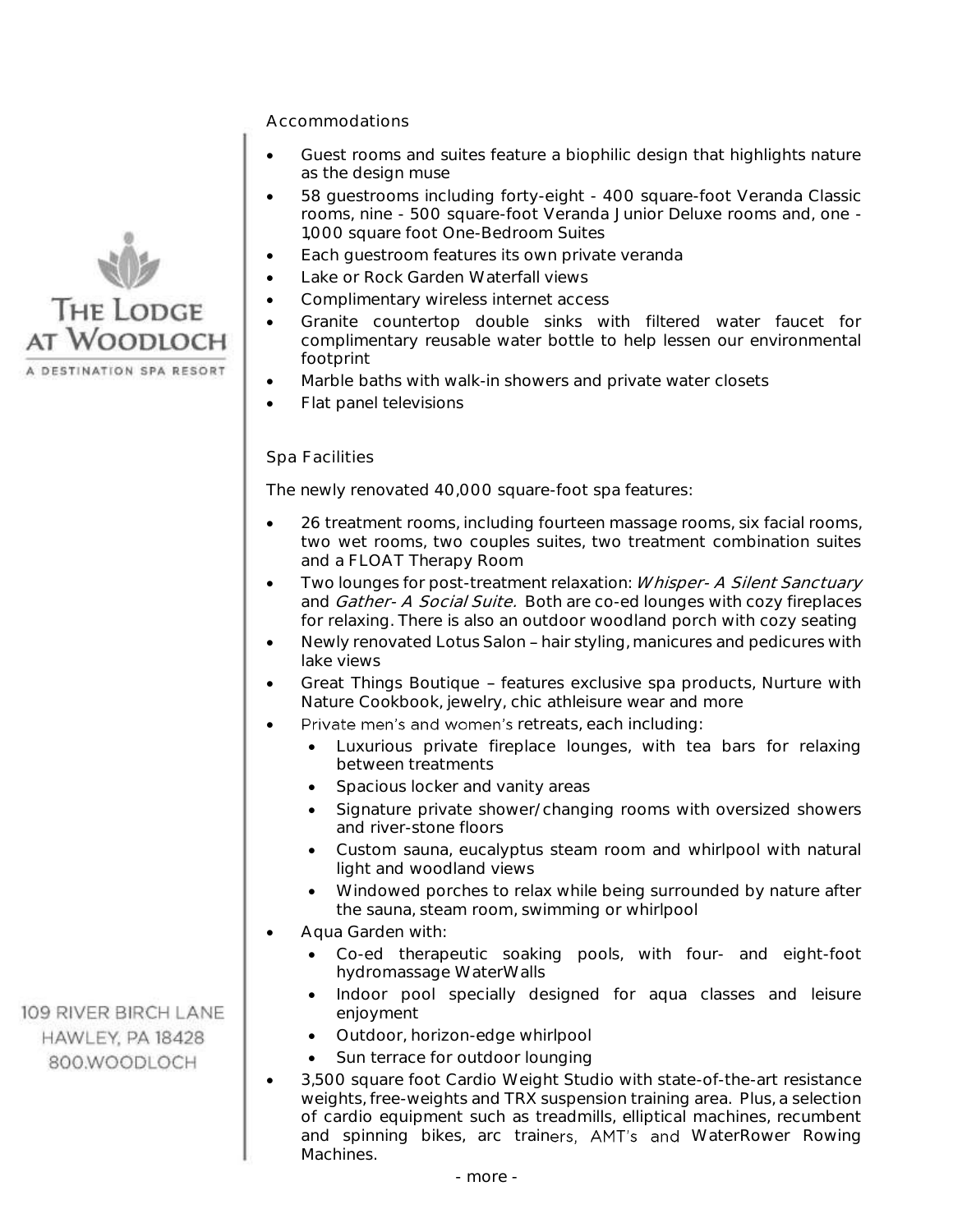

 • Three multi-purpose studios for a variety of exercise classes including HIIT Programs, the latest in dance, Pilates, stretching and flexibility, strength conditioning, Barre, kickboxing, Tai Chi, Qigong, Yoga Wall and more.

- Yoga/meditation studio designed for body/mind training and classes
- Spinning Studio
- Rowing room and standing Pilates tower stations
- Dedicated Pilates Apparatus training area
- Private fitness/lifestyle consultation rooms
- Large fitness lounge with tea bar

#### Awards and Accolades

- • 2018: TripAdvisor Certificate of Excellence (including top 25 hotels in the United States),#7 Destination Spa in the US by Travel + Leisure; #1 Resort in the NY and Mid-Atlantic Area by Conde Nast Traveler; Top 10 Hotels by Organic Spa Magazines; Award of Excellence- Wine Spectator
- • 2017: TripAdvisor Certificate of Excellence (including top 25 hotels in the United States),#10 Destination Spa in the US by Travel + Leisure; #5 Resort in the NY and Mid-Atlantic Area by Conde Nast Traveler; Top 10 Hotels by Organic Spa Magazines; Award of Excellence- Wine Spectator
- • 2016: TripAdvisor Certificate of Excellence, TripAdvisor Travelers Choice Award- Top 22<sup>nd</sup> Hotel in the United States (of 37,000), #6 Destination Spa in the World by Travel + Leisure; #2 Resort in the NY and Mid-Atlantic Area by Conde Nast Traveler; Top 10 Hotels by Organic Spa Magazines; Award of Excellence- Wine Spectator
- • 2015: TripAdvisor Certificate of Excellence Hall of Fame; #1 Resort in the NY and Mid-Atlantic Area by Conde Nast Traveler; #4 Destination Spa in the World by Travel + Leisure; Top 10 Destination Spas by Time Out Magazine; Award of Excellence- Wine Spectator
- 2014: #10 Destination Spa in the World- Conde Nast Traveler Reader's Choice Award; #3 Destination Spa in the World-by Travel + Leisure; Award of Excellence- Wine Spectator

Signature Wellness Programs

- • The Rest + Well Blueprint is not a program, not a single class and not a special offering, but a way of life for sleep wellness. A Blueprint that includes tips, resources and amenities to help guests find their Rest+Well bliss on their own terms within their own lifestyle.
- Forest Bathing- The Lodge at Woodloch offers a Forest Bathing [exploration class every week.](http://www.thelodgeatwoodloch.com/events-calendar/) The regularly scheduled class will take guided walks deep into the forest on the 500+ private acres at The Lodge. The walks are slow, contemplative, and deliberate and will focus on keeping the body and mind in the present while teaching techniques for deep breathing and mind-body awareness, as well as taking note of the little miracles of the forest.
- • Lotus Labyrinth- The labyrinth is a walking meditation and a path of prayer where psyche meets spirit. It has only one path that leads from the outer edge in a circuitous way to the center. There are no tricks to it and no dead ends. Unlike a maze where one might lose their way, the labyrinth is a spiritual tool that can help guests find their way.

109 RIVER BIRCH LANE HAWLEY, PA 18428 800.WOODLOCH